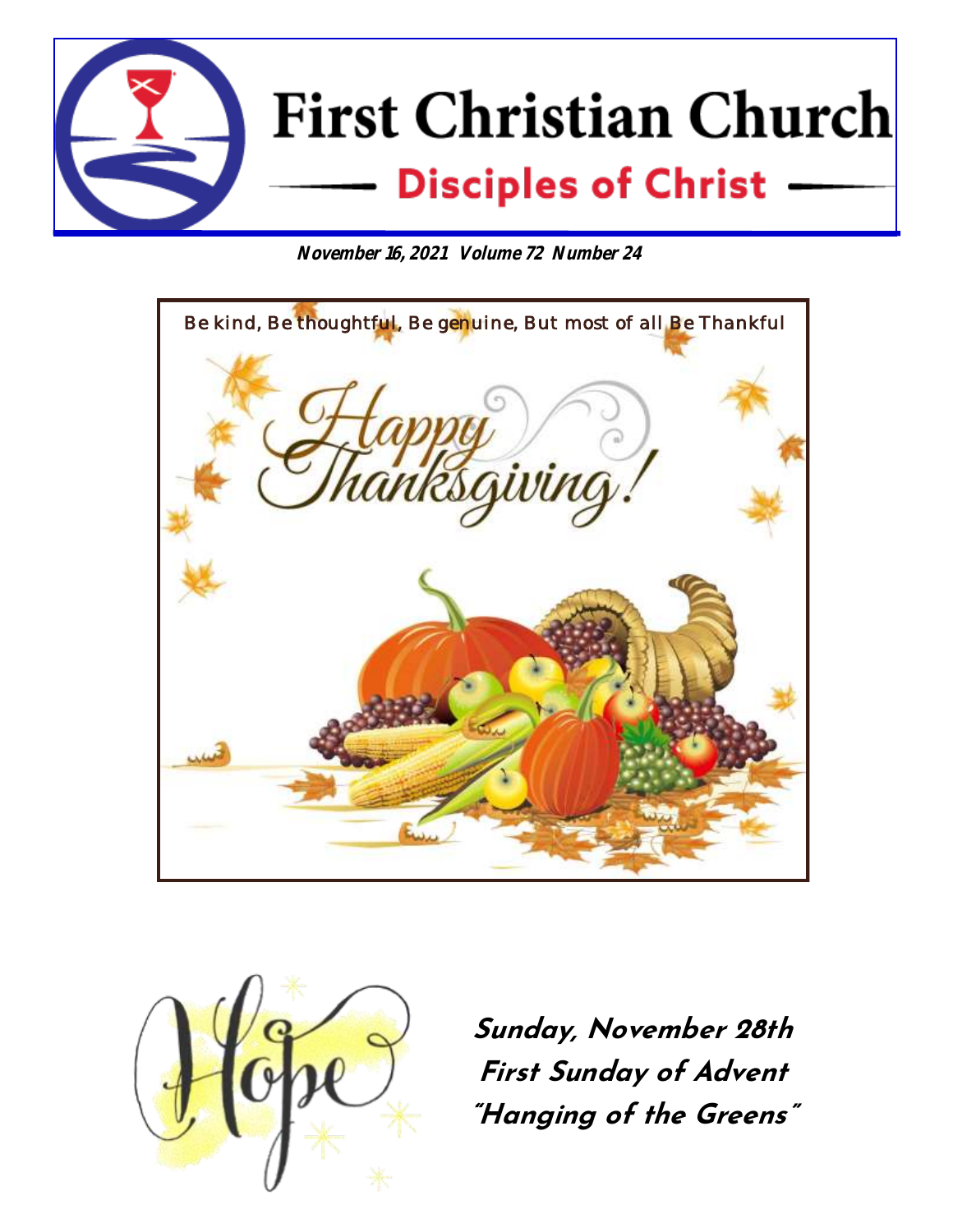

Greeting FCC

It is that time of year that we pause to express our thanks to God and those around us. Often, we become so busy, in our consumer driven world, that we forget the blessings of life. God has gifted us with life, friends, family, and church family. So, as we approach this Thanksgiving holiday let us pause to be reflective and to express our gratitude.

I am personally grateful for my new church family and ministry here at First Christian Church. I am grateful for my wife Judy and our dog Scarlett. I am thankful that God is not finished with me---I am still learning, still growing, still worshipping, and still serving. I feel loved here at FCC and want you to know that I love every one of you.

This Sunday the title of my sermon is: **A Truck Stop Thanksgiving**. Without telling too much (because I want you to come to Church), I will be sharing with you about how we can be surprised and thankful when things don't turn out the way we expected. This Thanksgiving I want to challenge you to really take this holiday to heart. It is so much more than just the food. It is so much more than just being the "gateway to the Christmas Season". In fact, we as Christians should be celebrating Thanksgiving all year long.

Grant to us O Lord, time to pause, rest, and wait time to take a breath to inhale and exhale the eyes to see all the Lord's goodness a nose to smell the fragrance of the world's perfume the lips to express praise the heart to feel love the hands to share the feet to move and a Life to spend in showing love, grace, and mercy to God be the glory amen.

Have a blessed Thanksgiving --- Love ya!!!

Pastor Greg.

**Vol. 72, No. 24 Established 1949—**The Christian Evangel is published bi-weekly (except for holiday weeks) by the First Christian Church (Disciples of Crist): Brenda Harris, editor; Send address or email changes to First Christian Church, P.O. Box 4200, Abilene, Texas, 79608-4200; (325) 677-2186; Unsolicited articles may not be returned. Electronic and email submissions are strongly encouraged. The editor reserves the right to edit articles for grammar, spelling, length and content.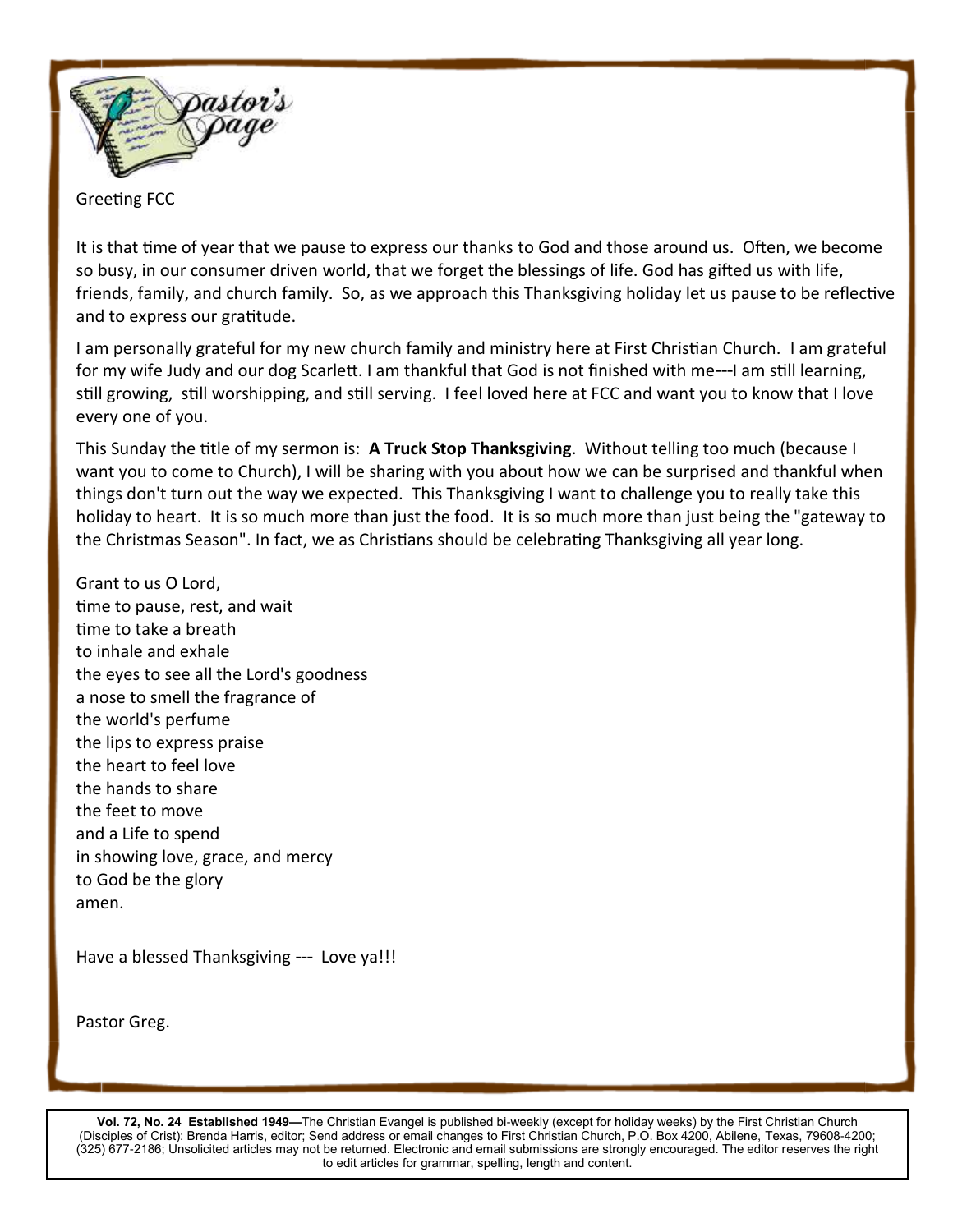# *PRAYER CONCERNS*

 **Brandi Reinert,** health concerns, mom of Jessica Giddings **Doug Paxton,** health concerns  **Bob Milstead, Jr.,** health concerns, son of Bob & Jane Milstead **Dusty Green,** husband of Gloria Green  **Sandy Clay & Jill Powell,** sisters-in-law of Cathy Clay **Home Centered Members & Friends Our Military Families & Friends**



*to Tim Adcock on the passing of his mom LuJeane Adcock. She passed away on Wednesday, November 10, 2021. Services were at Faith Baptist Church Iowa Park on Tuesday, November 16th.*

### **WEDNESDAY, NOVEMBER 24**

**NO Youth Meeting**

**\* \* \* \* \* \* \* \* \* \* \* \* \* \* \* \***

**There will be CHOIR PRACTICE at 7:00 p.m.**





## Sunday, December 5, 2021 2nd Sunday of Advent

11:00 a.m. Worship Service Choir Christmas Cantata

"Behold the Star! A Christmas Journey to light the Light of Christ"

**2021 Thanksgiving Offering benefits the Colleges, Universities, Seminaries, and Divinity Houses affiliated with the Christian Church (Disciples of** 

**Christ).** Higher education has been an important focus for Disciples since the very beginning of the movement. Throughout our history, Disciples have founded institutions of higher learning to educate students and form leaders to make a difference in the world. The Christian Church (Disciples of

Christ) is still committed to higher education. Your gift to the Thanksgiving Offering helps support the education of thousands of students at our fifteen colleges and universities as well as our seven seminaries and divinity houses.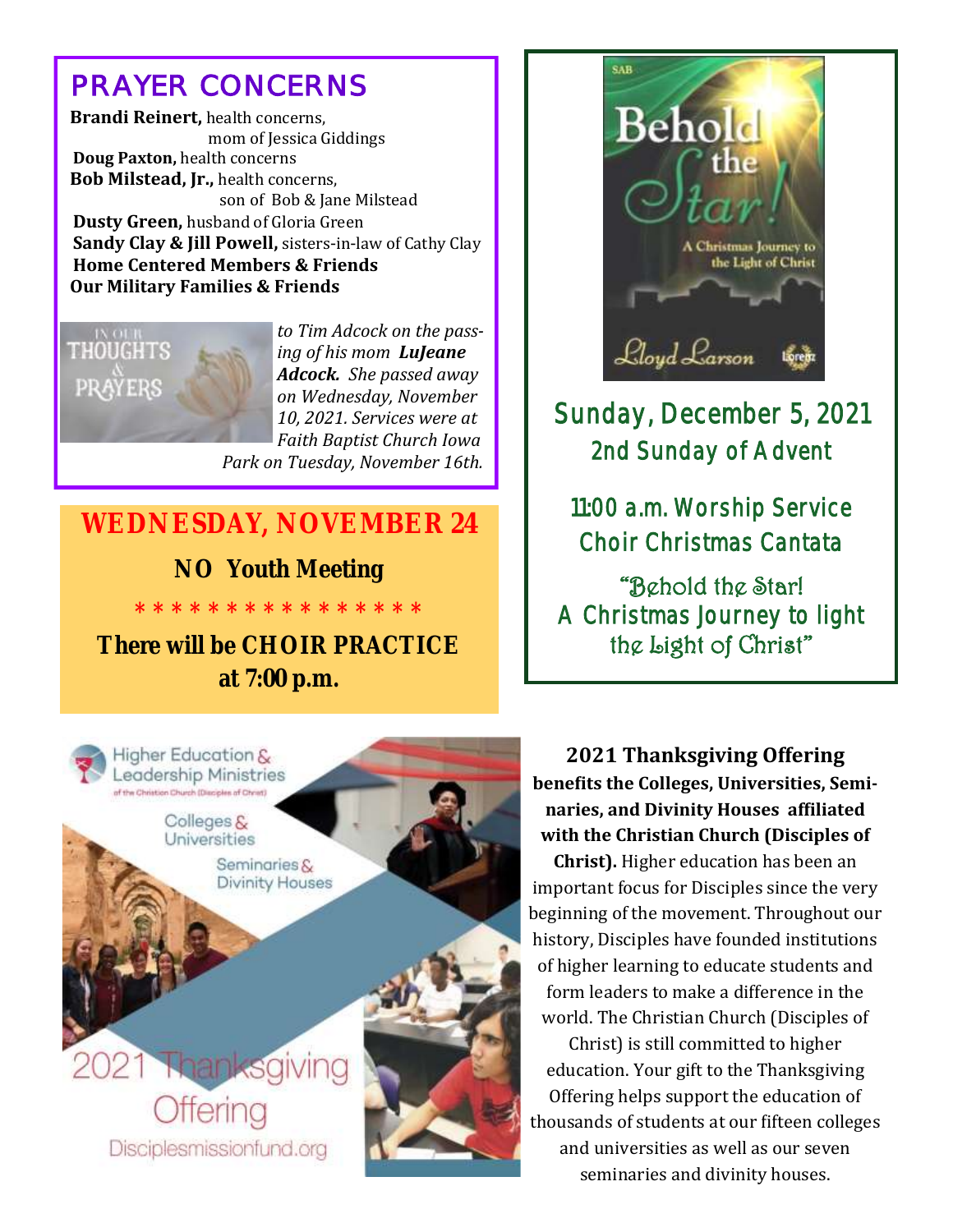**Please join Our YOUTH for A Potluck Friendsgiving Sunday Nov. 21st from 1:30-3:30 At First Christian Church of Abilene** 5125 Antilley Rd, Abilene, TX 79606



#### **Hey Y'all,**

**It's that Time of Year we get together and remember all the things we are thankful for, So Y'all Come Join the Youth this Sunday, November 21st from 1:30-3;30pm and lets do Just That! We will Have a Potluck (bring your favorite Covered dish, Games, and fellowship.**

Jessica Giddings Youth Director



# **YOUTH SPONSORED FOOD DRIVE**

**Sunday, November 21st \_\_\_ Sunday, December 19th Canned Food or Non-Perishable Items Only** 

**Drop off your donations in the Youth Room or in the collection boxes in the foyer.**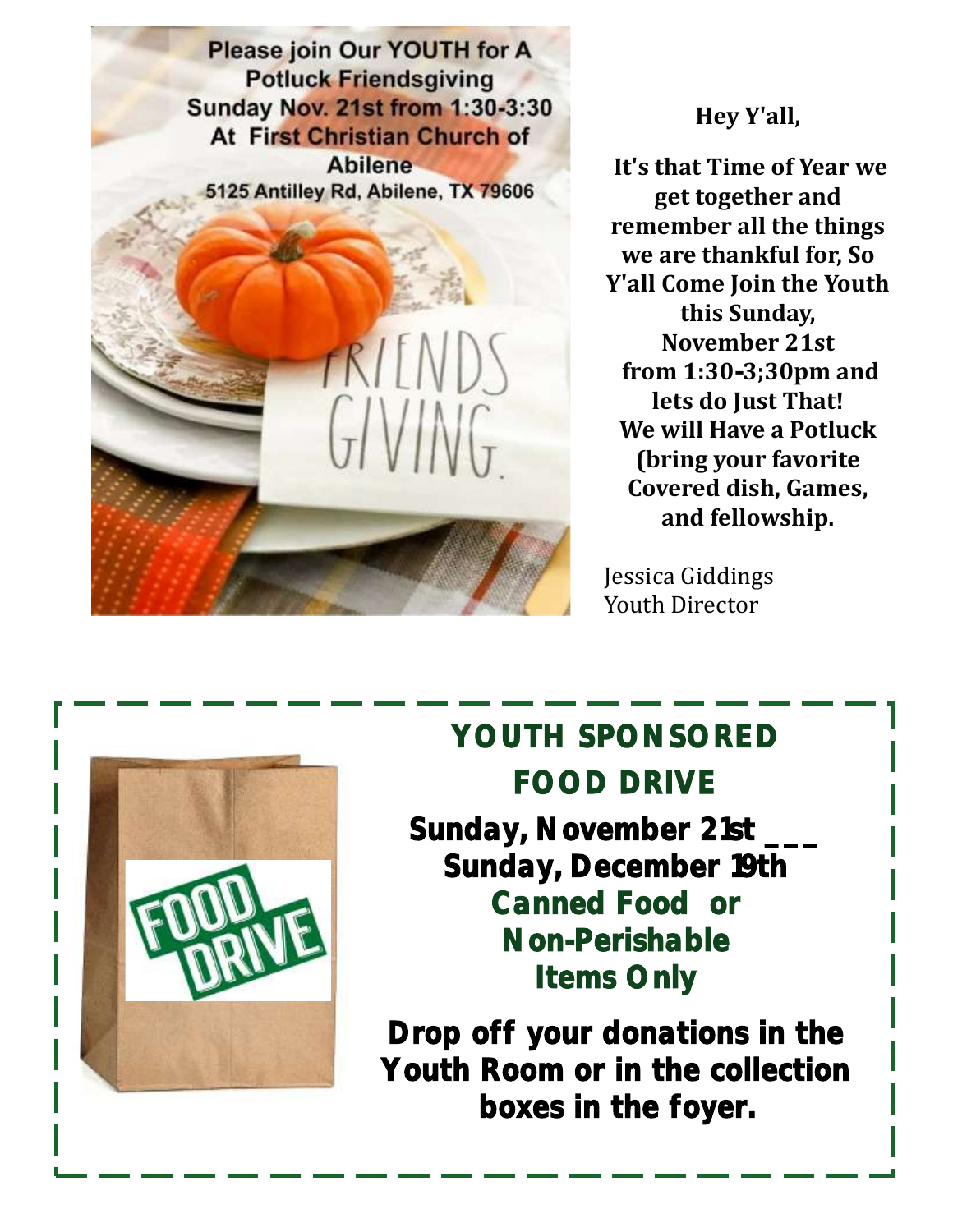

Children Come First made veteran's day cards for Dyess airmen.

|                                                                                                                                          | I will provide ______ poinsettias<br>at \$20.00 each.<br>Please mark your check<br>"Poinsettias" |    |
|------------------------------------------------------------------------------------------------------------------------------------------|--------------------------------------------------------------------------------------------------|----|
| Please print name or names exactly as you wish to have them listed<br>in our list of Memorials and Honorariums for the worship bulletin. |                                                                                                  | S  |
| (Circle one)                                                                                                                             |                                                                                                  |    |
| In Memory or In Honor of                                                                                                                 |                                                                                                  | he |
| In Memory or In Honor of                                                                                                                 |                                                                                                  |    |
| In Memory or In Honor of                                                                                                                 |                                                                                                  |    |
| Given by                                                                                                                                 |                                                                                                  |    |

### *First Christian Church Prayer Team*

meets every Sunday afternoon at 4:00 p.m. ere at the church.

You are invited to ome join for a time of prayer for our church, church family & friends

day, December 15, 2021 by Noon.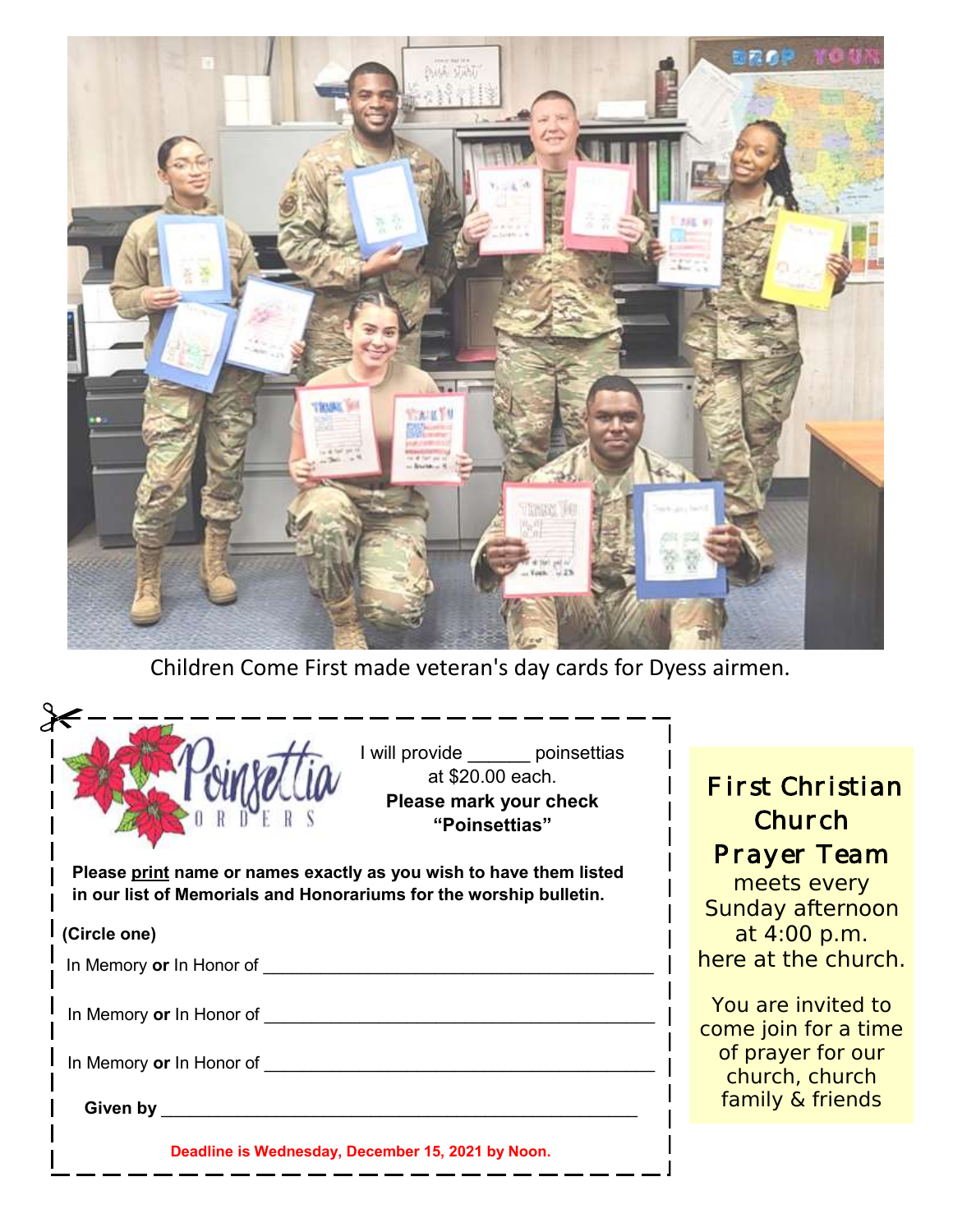

## **Tim Adcock Retires**

To every season there is a time. This is the thought of Ecclesiastes 3, and so it is true at First Christian Church as well. Tim Adcock our Finance Administrator, has decided to retire from this position. On November 1st, Tim submitted a letter outlining his desire to retire. He will continue with us until January 15, 2022. Tim has done an outstanding job as our Financial Administrator for the last 14 years. He was also our pianist/organist for 17 years. Wow--what a record of service to God and FCC. We are truly thankful. Plans are in process to honor Tim for this great accomplishment and for us to show our appreciation. Details will be shared at a later date. Please take this opportunity to share with Tim personally your love and appreciation for him. He will truly be missed.

PS. -- We did try to talk him out of it but were not successful. hahaha

Thank you Tim Pastor Greg, Staff, and all of FCC.